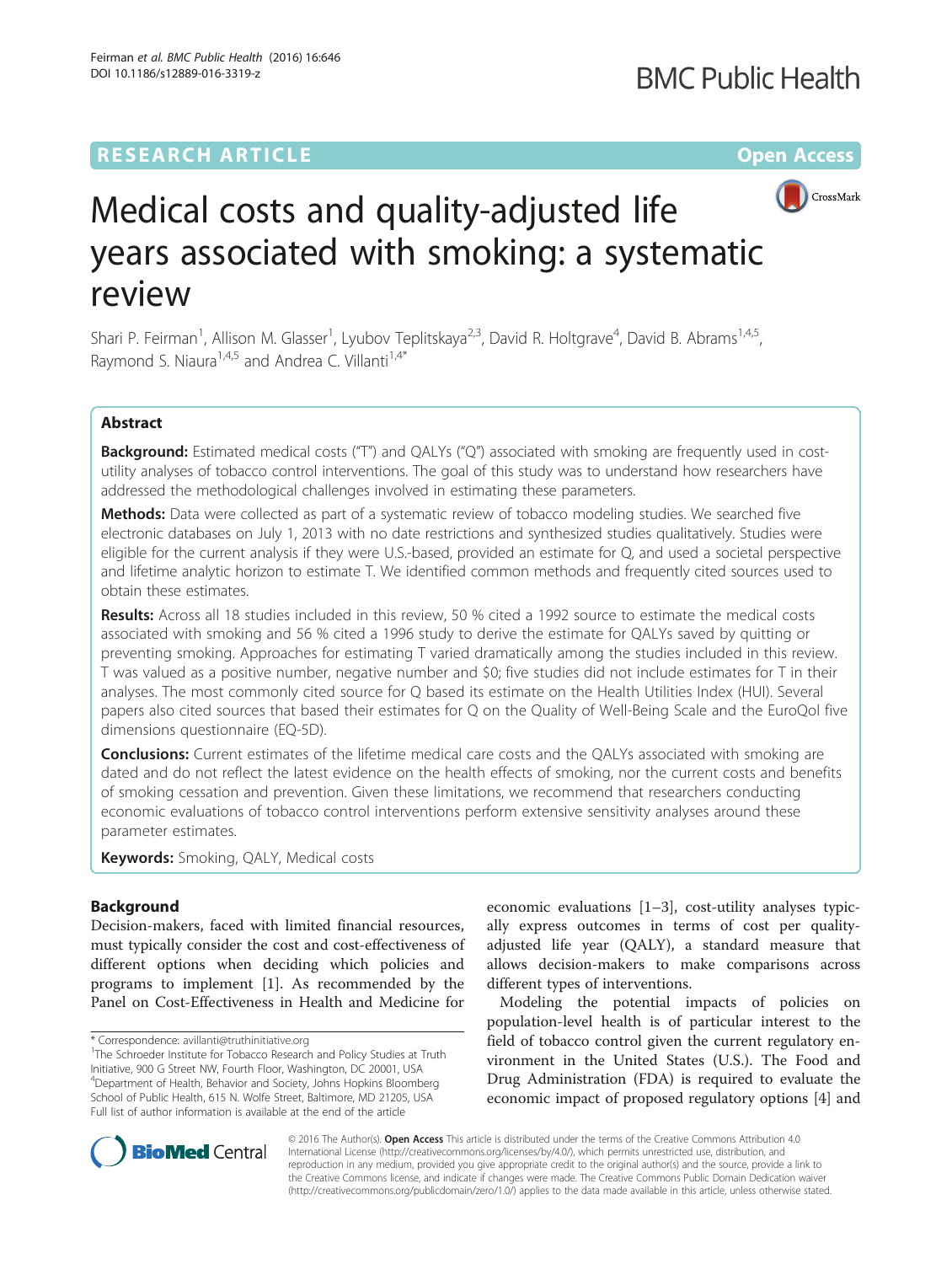has expressed interest in employing mathematical modeling methods to assess the effects of potential policies [[5, 6\]](#page-8-0). The lifetime medical costs associated with smoking ("T") and the number of quality-adjusted life years associated with smoking prevention or cessation ("Q") are essential drivers of the cost-effectiveness of a policy option, but methodologically challenging to estimate for two reasons: first, the true values of these parameters can change with evolving evidence on the harms of smoking [[7](#page-8-0)–[9\]](#page-8-0) and rising medical costs; and second, the costs and benefits of smoking prevention and cessation are distal and do not accrue until years following an intervention.

The current study builds upon existing reviews of economic evaluations in tobacco control [\[8](#page-8-0), [10](#page-8-0)]. While these previous reviews focused on synthesizing the findings of economic evaluations [\[8](#page-8-0), [10\]](#page-8-0) and on standardizing cost-effectiveness ratios to facilitate comparisons between interventions [[8\]](#page-8-0), they do not provide in-depth assessments of the models used to generate findings for individual studies. The aim of the current study is to address this gap by providing a detailed investigation into how the parameters T and Q have been estimated in tobacco control literature.

## **Methods**

Data for this study were collected as part of a systematic review of studies that employed mathematical modeling methods to project tobacco-related outcomes [\[11\]](#page-8-0). The methods and overarching descriptive findings from that review can be found elsewhere [[11, 12](#page-8-0)], and PRISMA guidelines have been adhered to. Briefly, we searched five electronic databases (CINAHL, Embase, PsychINFO, PubMed, and EconLit) on July 1, 2013 with no date restrictions and synthesized studies qualitatively (Additional file [1](#page-8-0): Table S1). Only peer-reviewed, published literature in English language was eligible for inclusion. Models that project only retrospectively (i.e., analyze the historical burden of disease) were excluded from this review. Studies that model individual smoker trajectories that do not also project population-level outcomes were also excluded. Animal studies, human genetics studies, and posters and abstracts without full text records were not included this review.

#### Eligible studies and search strategy

In the current analysis, studies were eligible if they estimated an economic outcome [\[11](#page-8-0)]; were conducted in the U.S.; provided an estimate for Q; and used a societal perspective and lifetime analytic horizon to estimate T. We included only U.S.-based studies because the U.S. healthcare system differs from those of most other industrialized countries and, thus, costs spent to treat a disease in the U.S. are not necessarily comparable to

those spent on the same condition elsewhere. We included only studies that used a societal perspective and lifetime analytic horizon to estimate T because studies without these specifications could reasonably exclude T from their analyses; we wanted to capture all studies that were structured in such a way that, from a methodological perspective, should have provided an estimate for T. Two pairs of coders independently reviewed the title and abstract of each included record, then two coders reviewed the full texts of articles that met the inclusion criteria and exhibited moderate agreement  $(k = 0.53)$ during this phase of the review process.

#### Data extraction

Three authors conducted data extraction for each study in pairs (SF, AG, LT). We employed a data extraction form with open-ended questions to capture the heterogeneous ways in which authors describe their methods for calculating Q and T. The form included items about the target population for which Q was estimated, methods for estimating T and Q (including cited sources), discounting practices, and discussion around decisions not to estimate T.

#### Analysis

Given the goals of this review and the heterogeneity of the included studies, we synthesized studies qualitatively. We performed our analysis in two stages. First, we identified the methods used to estimate Q and T in each included study. Second, we identified sources that were cited for estimating these parameters and investigated these primary sources. While we did not conduct a formal risk of bias assessment for the studies included in this review, we evaluated the quality and relevance of these frequently cited sources, based on criteria developed to address this review's questions, to better understand how researchers are estimating Q and T.

We developed tables to describe the methods used to estimate both parameters. We included information about whether the authors discounted these parameters at 3 %, which is standard practice [\[3](#page-8-0)]. We also documented whether each study assessed uncertainty with regard to estimating these parameters. We tagged studies as having explored uncertainty for these parameter estimates if they either ran their analysis with multiple discount rates for the same base value or employed multiple base values.

To visualize the network of citations used to estimate T and Q and illustrate the chronological link between studies, we conducted a bibliometric analysis using HistCite Version 2009.08.24. We examined the studies included in this review and the studies they cited as sources for estimating T and Q. The analysis was limited to studies indexed in Web of Science.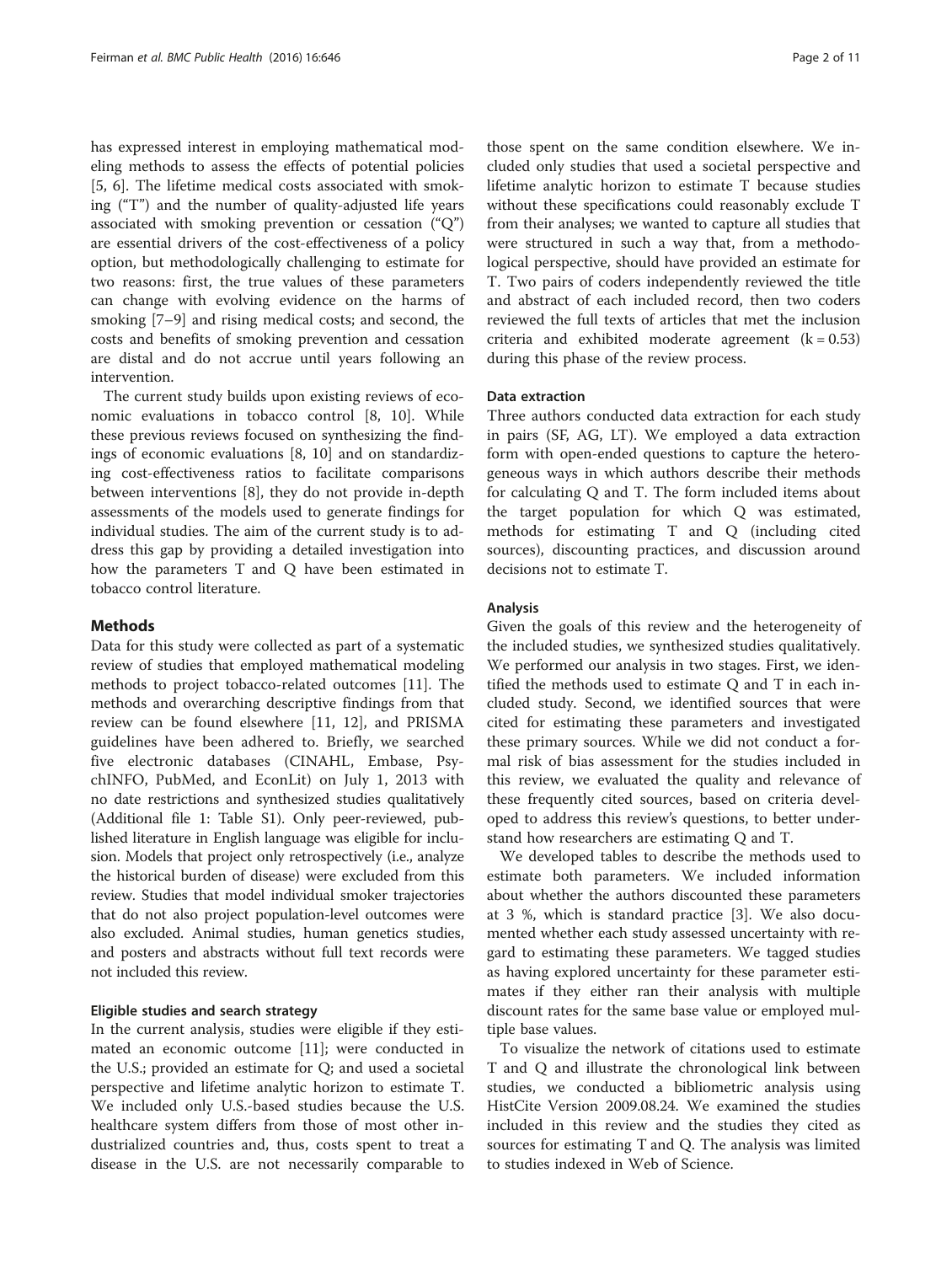## Results and discussion

Fifty-seven studies from our overarching systematic review estimated economic outcomes [[11](#page-8-0)] and were conducted in the U.S. Of those, 26 studies estimated QALYs as an outcome [\[13](#page-8-0)–[38\]](#page-9-0). Eighteen of those studies employed a societal perspective and lifetime analytic horizon to estimate T and, thus, were included in our review. Years of publication ranged from 1997 to 2012. The majority of studies targeted the general population, and evaluated smoking cessation programs or policies. The study selection process is illustrated in Fig. 1.

#### Medical costs attributable to smoking (T)

Information on estimates of T can be found in Table [1.](#page-3-0) Five studies did not estimate T in their analyses [[18, 23, 24](#page-9-0), [26](#page-9-0), [36\]](#page-9-0). Of the 13 studies that provided estimates for T, 11 studies (85 %) discounted T by 3 % [[13, 14,](#page-8-0) [21](#page-9-0), [25](#page-9-0), [27, 29, 31](#page-9-0), [34, 35, 37](#page-9-0), [38](#page-9-0)]. Nine studies (69 %) accounted for uncertainty in their estimate by using different assumptions for the value of T [[21, 25, 27, 29](#page-9-0), [31](#page-9-0), [34](#page-9-0), [35, 37, 38\]](#page-9-0).

## Summary of medical costs attributable to smoking (T) Hodgson

Seven papers (54 %) directly cited a 1992 paper by Hodgson [[39](#page-9-0)] as a source for estimating T [\[13](#page-8-0)–[16, 35](#page-9-0), [37](#page-9-0), [38](#page-9-0)]. A study conducted by Holtgrave et al. [[21](#page-9-0)] cited Wang et al. [[38](#page-9-0)] as a source for estimating T. Wang et al., in turn, cited Hodgson's paper. Thus, Holtgrave et al. indirectly cited Hodgson for this estimate. A study by Ruger et al. [\[31](#page-9-0)] also seems to indirectly cite Hodgson. Ruger et al. cited three studies [\[18, 20, 40\]](#page-9-0) as sources for their upper value estimate for T. Only one of these studies, conducted by Cromwell et al. [\[18\]](#page-9-0), appears to include a discussion of the value used by Ruger et al. Cromwell et al.'s study did not include a primary calculation for this value; it cited a publication by Gold et al. [\[41\]](#page-9-0) We could not find this value in the publication by Gold et al.; this value appears to be the estimate of



the excess lifetime medical expenditures incurred by smokers presented in Hodgson's paper.

Four of the seven (57 %) studies that directly cited Hodgson's estimate did so only to estimate T for adults; they employed other methods to estimate T for youth [[13](#page-8-0)–[16](#page-9-0)]. In these four studies, no sensitivity analysis was conducted around the value of T for adults. Villanti et al. and Wang et al. [[37](#page-9-0), [38](#page-9-0)] used Hodgson's estimate as the highest value in a sensitivity analysis, while Holtgrave et al. [\[21](#page-9-0)] used Hodgson's estimate as the base-case estimate.

Hodgson estimated the medical expenditures associated with smoking based on gender, age, smoking intensity and survival status. He considered ages from 17 years until death (17–34, 35–44, 45–54, 55–64, 65– 74, 75–84, 85+) and four levels of smoking intensity. The analysis incorporated expenditures from Medicare, Medicaid, direct costs and other private costs (primarily from private insurance). Hodgson based his estimates on data from the National Health Interview Survey (NHIS) (hospital and physician services); National Nursing Home Survey and National Health and Nutrition Examination Survey Epidemiologic Follow-up Study (nursinghome expenditures); American Cancer Society's Cancer Prevention Study II (mortality); and National Medical Care Utilization and Expenditure Survey and Medicare data files (medical care charges). Hodgson does not specify the years during which these surveys were fielded. He employed a 3 % discount rate. Additional analyses were conducted with a 5 % discount rate.

## Medical Expenditure Panel Survey

Four of the seven (57 %) studies citing Hodgson also cited the Medical Expenditure Panel Survey (MEPS) [[42](#page-9-0)] as a source for estimating  $T$  [[13](#page-8-0)–[16](#page-9-0)]. These studies used MEPS data to estimate T for youth and Hodgson's data to estimate T for adults. The MEPS is composed of two major components; one collects data from individual households and their medical providers, and one collects data on employer-based health insurance. The MEPS also surveys healthcare organizations and facilities identified by respondents [[42\]](#page-9-0). None of the authors who cited the MEPS as a source for estimating T specifically described which MEPS data they used for their analyses. No sensitivity analyses were conducted around this value.

#### Warner et al.

Two studies [[37](#page-9-0), [43](#page-9-0)] (15 %) employed an estimate generated by Warner et al. [\[43](#page-9-0)] for their lowest value in a sensitivity analysis for T. To obtain this estimate, Warner et al. used data from existing literature and managed care organizations (MCOs) to inform a computer simulation model that tracks members of a hypothetical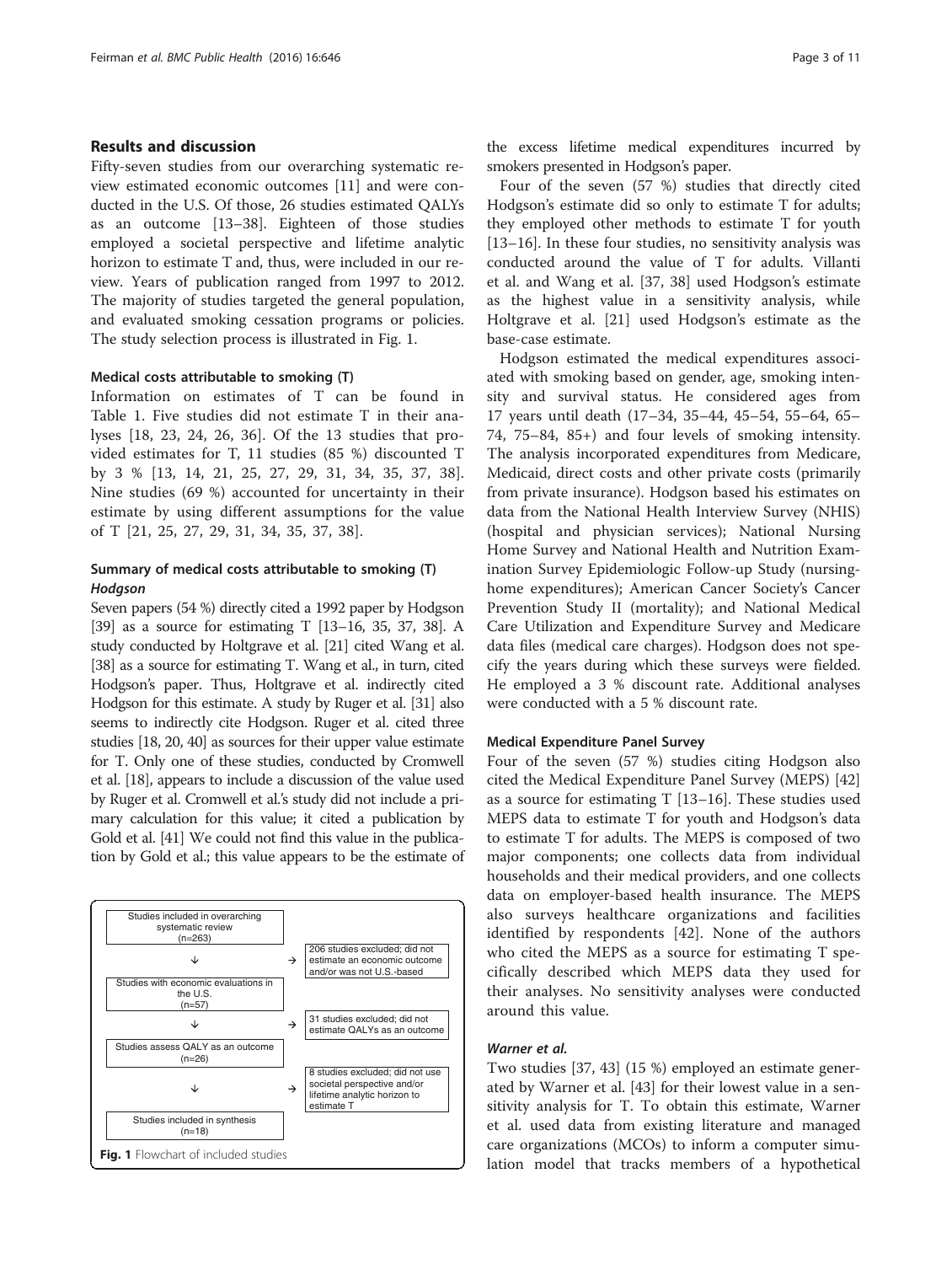| First author, year published | Source for lifetime medical costs attributable to smoking                                            | Discounted at 3 % | Assessment of uncertainty |
|------------------------------|------------------------------------------------------------------------------------------------------|-------------------|---------------------------|
| Ahmad, 2005 [13]             | Hodgson, 1992 [39]                                                                                   | Yes               | No                        |
|                              | <sup>a</sup> Medical Expenditure Panel Survey [66]                                                   |                   |                           |
| Ahmad, 2005 [14]             | Hodgson, 1992 [39]                                                                                   | Yes               | No                        |
|                              | <sup>a</sup> Medical Expenditure Panel Survey [66]                                                   |                   |                           |
| Ahmad, 2005 [15]             | Hodgson, 1992 [39]                                                                                   | No                | No                        |
|                              | Medical Expenditure Panel Survey [66]                                                                |                   |                           |
| Ahmad, 2008 [16]             | Hodgson, 1992 [39]                                                                                   | Not stated        | No                        |
|                              | <sup>a</sup> Medical Expenditure Panel Survey [66]                                                   |                   |                           |
| Cromwell, 1997 [18]          | Did not include lifetime medical costs associated<br>N/A<br>N/A<br>with smoking; included discussion |                   |                           |
| Holtgrave, 2009 [21]         | Wang, 2001 [38]                                                                                      | Yes               | Yes                       |
|                              | Sloan, 2004 [45]                                                                                     |                   |                           |
|                              | Warner, 2004 [43]                                                                                    |                   |                           |
| Javitz, 2004 [23]            | Did not include lifetime medical costs associated<br>with smoking; included discussion               | N/A<br>N/A        |                           |
| Javitz, 2011 [24]            | Did not include lifetime medical costs associated<br>with smoking; included discussion               | N/A<br>N/A        |                           |
| Kahn, 2008 [25]              | Kaiser Permanente Southern California (no citation given)                                            | Yes               | Yes                       |
|                              | The Diabetes Prevention Program Research Group [67]                                                  |                   |                           |
| Keeler, 2002 [26]            | Did not include lifetime medical costs associated<br>smoking; did not include discussion             | N/A               | N/A                       |
| Knight, 2010 [27]            | Halpern, 2003 [68]                                                                                   | Yes               | Yes                       |
|                              | Kutikova, 2005 [69]                                                                                  |                   |                           |
|                              | Tsevat, 2001 [70]                                                                                    |                   |                           |
|                              | Taylor, 1996 [71]                                                                                    |                   |                           |
|                              | Stanford, 1999 [72]                                                                                  |                   |                           |
| McMahon, 2011 [29]           | Cipriano, 2010 [73]                                                                                  | Yes               | Yes                       |
|                              | SEER-Medicare linked data (no citation given)                                                        |                   |                           |
| Ruger, 2008 [31]             | Gold, 1996 [41]                                                                                      | byes              | Yes                       |
|                              | Cromwell, 1997 [18]                                                                                  |                   |                           |
|                              | Fiscella, 1996 [20]                                                                                  |                   |                           |
|                              | Rogers, 1991 [40]                                                                                    |                   |                           |
|                              | Miller, 2001 [74]                                                                                    |                   |                           |
| Solberg, 2006 [34]           | Musich, 2003 [75]                                                                                    | Yes               | Yes                       |
|                              | Keehan, 2004 [76]                                                                                    |                   |                           |
|                              | Hoffman, 2001 [77]                                                                                   |                   |                           |
| Tengs, 2001 [35]             | Hodgson, 1992 [39]                                                                                   | Yes               | Yes                       |
| Tran, 2002 [36]              | Did not include lifetime medical costs associated<br>smoking; did not include discussion             | N/A               | N/A                       |
| Villanti, 2012 [37]          | Hodgson, 1992 [39]                                                                                   | Yes               | Yes                       |
|                              | Warner, 2004 [43]                                                                                    |                   |                           |
|                              | Cromwell, 1997 [18]                                                                                  |                   |                           |
| Wang, 2001 [38]              | Hodgson, 1992 [39]                                                                                   | Yes               | Yes                       |
|                              | Manning, 1989 [44]                                                                                   |                   |                           |
|                              |                                                                                                      |                   |                           |

<span id="page-3-0"></span>Table 1 Methods for estimating medical costs attributable to smoking (T)

<sup>a</sup>No citation was given; "Medical Expenditure Panel Survey" was only referenced in the text<br><sup>b</sup>States that medical costs were discounted but does not specify at 3 %. We assume a 3 %

States that medical costs were discounted but does not specify at 3 %. We assume a 3 % discount rate was used because the paper appears to reference the U.S. Panel on Cost-Effectiveness in Health and Medicine guidelines for performing the analysis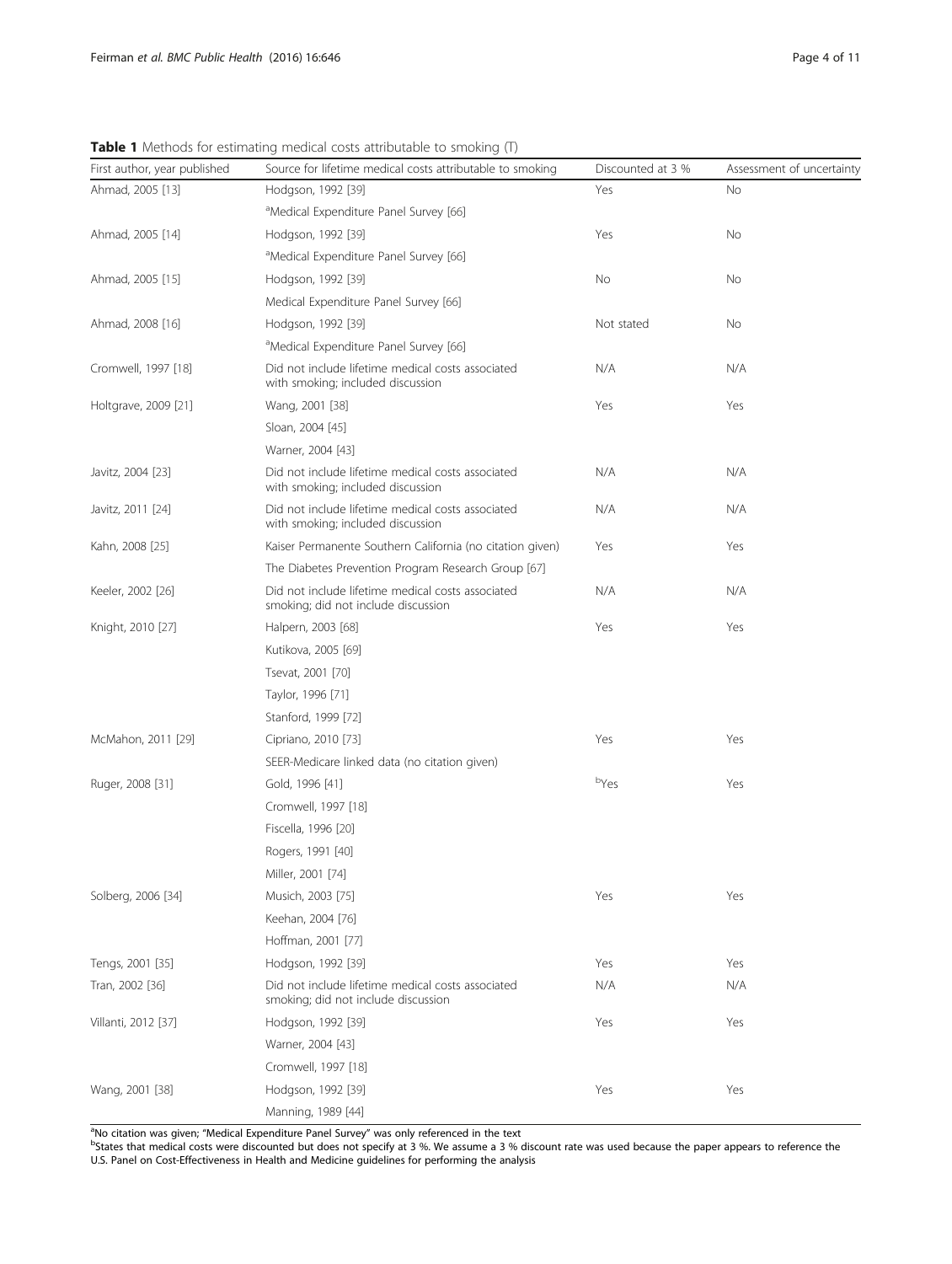MCO. Warner et al. value T negatively; the estimate assumes that former smokers incur greater medical costs compared to continuing smokers as a result of a longer lifespan. The authors discounted costs at 3 %.

#### Manning et al.

Wang et al. [\[38](#page-9-0)] used an estimate by Manning et al. [[44](#page-9-0)] as their lowest estimate for T. Holtgrave et al. [[21\]](#page-9-0), who indirectly cited Manning et al. (via Wang et al.) for this estimate, used this value in their base-case analysis. The sources of this estimate were the RAND National Health Insurance Experiment and the NHIS. In calculating the differential medical care costs for smokers versus never smokers, Manning et al. controlled for risky behaviors such as alcohol use. Thus, Manning et al.'s estimate of T is lower than Hodgson's.

## Sloan et al.

Holtgrave et al. used Sloan et al.'s [\[45](#page-9-0)] estimate to calculate their highest estimate of T in a sensitivity analysis. Sloan et al. estimated the annual private medical care cost of smoking for a 24 year-old. Holtgrave et al. calculated lifetime medical costs by assuming that this cost would be incurred annually over many years; they discounted their estimate at 3 % over 27 years.

#### Other methods

Four studies  $[25, 27, 29, 34]$  $[25, 27, 29, 34]$  $[25, 27, 29, 34]$  $[25, 27, 29, 34]$  $[25, 27, 29, 34]$  $[25, 27, 29, 34]$   $(31%)$  estimated T by using other sources that directly tracked medical costs incurred and/or by consulting literature on the costs of treating specific tobacco-related diseases. These sources can be found in Table [1](#page-3-0). Two of these studies did not provide details about their sources, such as values of the inputs in their models [[25](#page-9-0), [27](#page-9-0)].

## Studies that omitted T

Five studies (38 %) excluded estimates of T from their analyses [[18](#page-9-0), [23](#page-9-0), [24, 26](#page-9-0), [36\]](#page-9-0). Two of these studies did not explicitly note this omission [[26, 36](#page-9-0)]. One source acknowledged the omission without discussion [\[24](#page-9-0)]. Two studies [\[18](#page-9-0), [23\]](#page-9-0) cited difficulty determining whether smoking cessation produces long-term increased or decreased healthcare costs in discussing their omission of T.

## Studies that valued T at \$0

Two studies (15 %) included an estimate of \$0 for T as their base-case estimates [\[31](#page-9-0), [37\]](#page-9-0). In discussing their rationale for valuing T at \$0, the authors of these studies cited previously published studies [[18, 20](#page-9-0), [23](#page-9-0), [41](#page-9-0)].

## Synthesis

Hodgson's estimate, published in 1992, was the most frequently cited source; nine papers cited this study. This estimate, however, was only one of several used across the studies in this review. Estimates of T assumed positive, negative, and \$0 values, illustrating the heterogeneity of assumptions used across studies.

### QALYs associated with preventing or quitting smoking (Q)

Information on estimates of Q can be found in Table [2](#page-5-0). Most studies estimated Q for adult populations. Two studies focused on youth [[21](#page-9-0), [38\]](#page-9-0) and five focused on populations that included youth and adults [\[13](#page-8-0)–[16, 35](#page-9-0)]. All but two [[15, 16\]](#page-9-0) papers discounted QALYs at 3 %. The authors of 10 [\[18](#page-9-0), [21, 23](#page-9-0)–[26, 31](#page-9-0), [35](#page-9-0)–[37\]](#page-9-0) of the 18 studies in this review accounted for uncertainty by running their analyses with different values for Q. We identified three preference-based health-state classification systems and one additional method that were used to calculate values and utilities for Q.

#### Health Utilities Index

A paper by Fiscella et al. [[20\]](#page-9-0) was the most frequently cited source for obtaining utility values to estimate Q. Seven [[18, 23, 24, 26, 27, 31, 36\]](#page-9-0) of the 18 studies (39 %) in this analysis directly cited this paper. Estimates from three additional studies – conducted by Wang et al. [[38](#page-9-0)] Villanti et al. [\[37\]](#page-9-0) and Holtgrave et al. [[21\]](#page-9-0) – were indirectly based on those published by Fiscella et al. [[20](#page-9-0)] Wang et al. [[38\]](#page-9-0) cited a paper by Cromwell et al. [\[18\]](#page-9-0) as their source for estimating Q; Cromwell et al. [[18\]](#page-9-0), in turn, based their estimate on the paper by Fiscella et al. [[20\]](#page-9-0) Villanti et al. [[37](#page-9-0)] and Holtgrave et al. [\[21\]](#page-9-0) cited Wang et al. [[38\]](#page-9-0) as a source for estimating Q. Villanti et al. [\[37](#page-9-0)] also obtained QALY weight estimates from Javitz et al. [\[23](#page-9-0)], who based their estimates on those of Fiscella et al. [\[20\]](#page-9-0).

Fiscella et al. developed age- and gender-specific QALY estimates for smokers and former smokers (age groups: 25–29, 30–34, 35–39, 40–44, 45–49, 50–54, 55– 59, 60–64, 65–69). They based their estimates on years of healthy life measures, developed with 1991 NHIS data. Two domains were measured in the NHIS to assess health status: perceived health and role limitation [\[46](#page-9-0)]. Fiscella et al. linked the NHIS data to the HUI. The HUI refers to a family of systems that can be used to produce health-related quality of life utility scores [\[47](#page-9-0), [48](#page-9-0)]. Fiscella et al. noted that the NHIS does not directly ask the questions needed to estimate QALYs from the HUI, but they stated that their estimates were reasonably valid.

## Quality Of Well-being Scale

Six studies [\[13](#page-8-0)–[16, 21, 35](#page-9-0)] (33 %) based their estimates for Q on the Quality of Well-Being (QWB) Scale [[49\]](#page-9-0). In four of these studies, the authors cited only personal communication with RM Kaplan as the source for the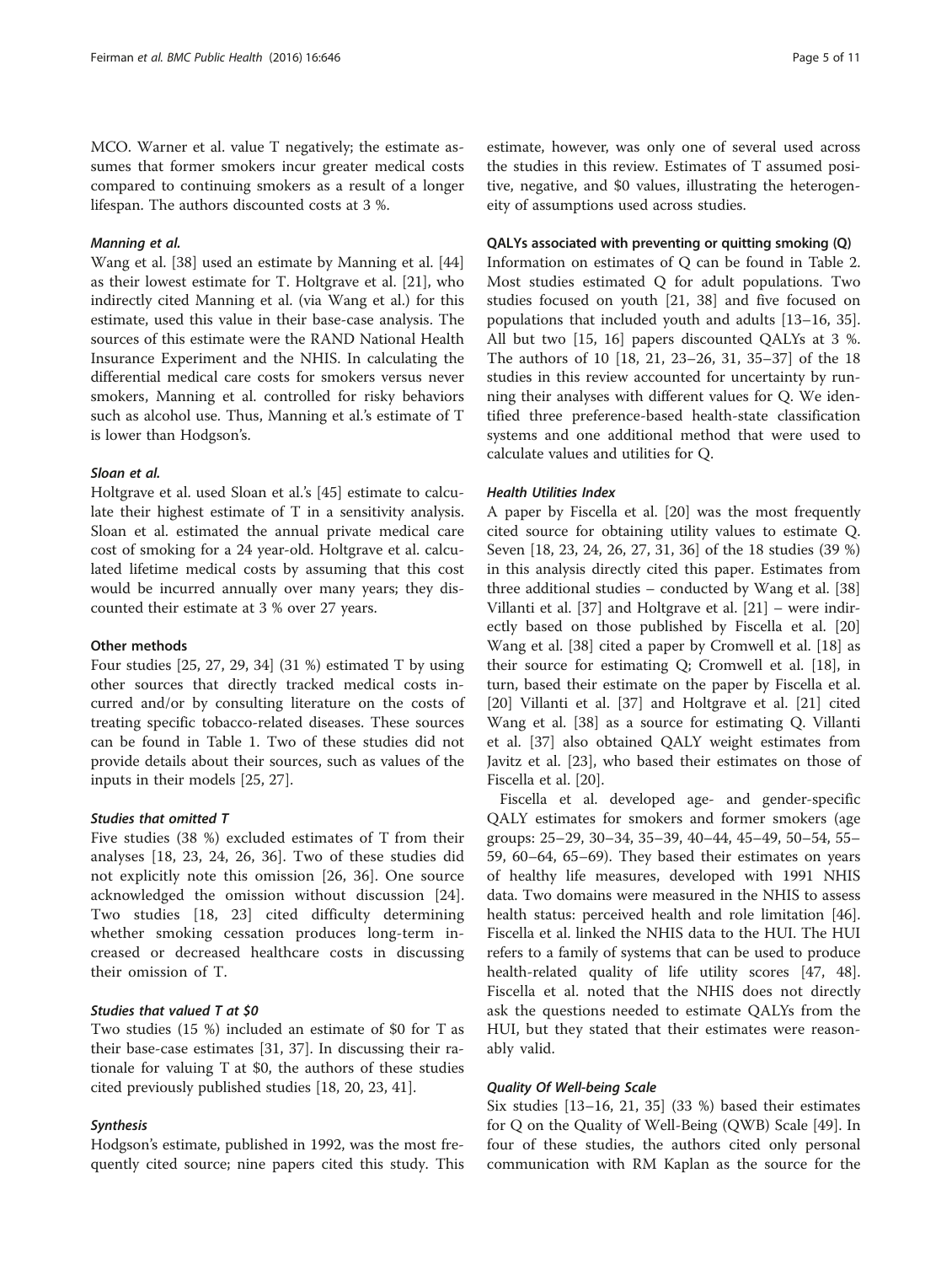| First author, year<br>published | Target population                        | Source for QALY weights                            | Method of<br>determining QALYSC | Discounted at 3 % | Assessment of<br>uncertainty |
|---------------------------------|------------------------------------------|----------------------------------------------------|---------------------------------|-------------------|------------------------------|
| Ahmad, 2005 [13]                | Entire California population             | <sup>a</sup> Kaplan, 2007 [49]                     | QWB Scale                       | Yes               | No                           |
| Ahmad, 2005 [14]                | Entire U.S. population                   | <sup>a</sup> Kaplan, 2007 [49]                     | QWB Scale                       | Yes               | <b>No</b>                    |
| Ahmad, 2005 [15]                | Entire California population             | <sup>a</sup> Kaplan, 2007 [49]                     | QWB Scale, Other                | No                | No                           |
|                                 |                                          | Erikson, 1995 [46]                                 |                                 |                   |                              |
| Ahmad, 2008 [16]                | Entire U.S. population                   | <sup>a</sup> Kaplan, 2007 [49]                     | QWB Scale, Other                | Not stated        | No                           |
|                                 |                                          | Erikson, 1995 [46]                                 |                                 |                   |                              |
| Cromwell, 1997 [18]             | Adults in the U.S.                       | Fiscella, 1996 [20]                                | <b>HUI</b>                      | Yes               | Yes                          |
| Holtgrave, 2009 [21]            | Youth in the U.S.                        | Kaplan, 2007 [49]                                  | HUI, QWB Scale                  | Yes               | Yes                          |
|                                 |                                          | Wang, 2001 [38]                                    |                                 |                   |                              |
| Javitz, 2004 [23]               | Adults in the U.S.                       | Fiscella, 1996 [20]                                | HUI, Other                      | Yes               | Yes                          |
|                                 |                                          | Erickson, 1995 [46]                                |                                 |                   |                              |
| Javitz, 2011 [24]               | Adults in the U.S.                       | Fiscella, 1996 [20]                                | HUI, Other                      | Yes               | Yes                          |
|                                 |                                          | Erickson, 1995 [46]                                |                                 |                   |                              |
| Kahn, 2008 [25]                 | Adults in the U.S.                       | Sullivan, 2006 [50]                                | EQ-5D Index                     | Yes               | Yes                          |
| Keeler, 2002 [26]               | Adults in the U.S.                       | Fiscella, 1996 [20]                                | HUI                             | Yes               | Yes                          |
| Knight, 2010 [27]               | Adults in the U.S.                       | <sup>b</sup> Fiscella, 1996 <sup>b</sup>           | HUI                             | Yes               | <sup>b</sup> Not clear       |
| McMahon, 2011 [29]              | Adults in the U.S.                       | Hanmer, 2006 [51]                                  | EQ-5D Index                     | Yes               | No                           |
| Ruger, 2008 [31]                | Low-income pregnant<br>women in the U.S. | Fiscella, 1996 [20]                                | HUI, Other                      | Yes               | Yes                          |
|                                 |                                          | Cromwell, 1997 [18]                                |                                 |                   |                              |
|                                 |                                          | Erickson, 1997 [46]                                |                                 |                   |                              |
| Solberg, 2006 [34]              | Adults in the U.S.                       | Maciosek, 2005 [78]                                | Other                           | Yes               | Yes                          |
|                                 |                                          | Maciosek, 2001 [79]                                |                                 |                   |                              |
|                                 |                                          | Miscellaneous sources related<br>to stroke [80-86] |                                 |                   |                              |
| Tengs, 2001 [35]                | Entire U.S. population                   | <sup>a</sup> Kaplan, 2007 [49]                     | QWB Scale, Other                | Yes               | Yes                          |
|                                 |                                          | Erikson, 1995 [46]                                 |                                 |                   |                              |
| Tran, 2002 [36]                 | Adults in the U.S.                       | Fiscella, 1996 [20]                                | HUI                             | Yes               | Yes                          |
| Villanti, 2012 [37]             | Adult in the U.S.                        | Wang, 2001 [38]                                    | HUI                             | Yes               | Yes                          |
|                                 |                                          | Javitz, 2004 [23]                                  |                                 |                   |                              |
| Wang, 2001 [38]                 | Students in the U.S.                     | Cromwell, 1997 [18]                                | HUI                             | Yes               | <b>No</b>                    |

<span id="page-5-0"></span>**Table 2** Methods for estimating QALYS associated with quitting or preventing smoking (Q)

<sup>a</sup>Cited as "R. M. Kaplan, 1999, personal communication" in text. For the purpose of this analysis, we assume that the methodology described in [\[49\]](#page-9-0) was used in this paper

b"Utility values for the various model states were also drawn from a variety of literature sources [\[20](#page-9-0)–[27](#page-9-0)]." Fiscella was one of these sources. We assume it is for QALYs associated with quitting smoking. Notes that sensitivity analyses were conducted for utility values, but not clear if sensitivity analysis done specifically for utility values associated with quitting smoking

HUI Health Utilities Index, QWB quality of well-being scale, EQ-5D EuroQol five dimensions questionnaire<sup>c</sup>

estimates [[13](#page-8-0)–[15](#page-9-0), [35\]](#page-9-0). For our analysis, we assume that these four studies employed the methodology for estimating utility values for Q described in a 2007 paper by Kaplan et al. [[49\]](#page-9-0).

Kaplan et al. estimated age- and gender-specific QALY estimates for individuals aged 18–70. These estimates accounted for smoking intensity. To assess health, the QWB Scale produces preference weights based on 1) symptoms and problems and 2) dysfunction (mobility, physical activity, social activity). Data for the QWB Scale were obtained from pooled 1987, 1990 and 1994 NHIS

data. Kaplan et al. noted that the NHIS does not directly ask the questions needed to input data for the QWB Scale, but the authors believe that their method produces good estimates.

#### EQ-5D index

Two studies [\[25](#page-9-0), [29](#page-9-0)] (11 %) based their QALY estimates on EQ-5D index scores [\[50](#page-9-0), [51\]](#page-9-0). The EQ-5D provides age- and gender- specific health-related quality of life scores associated with specific medical conditions. To assess quality of life, the EQ-5D measures mobility, self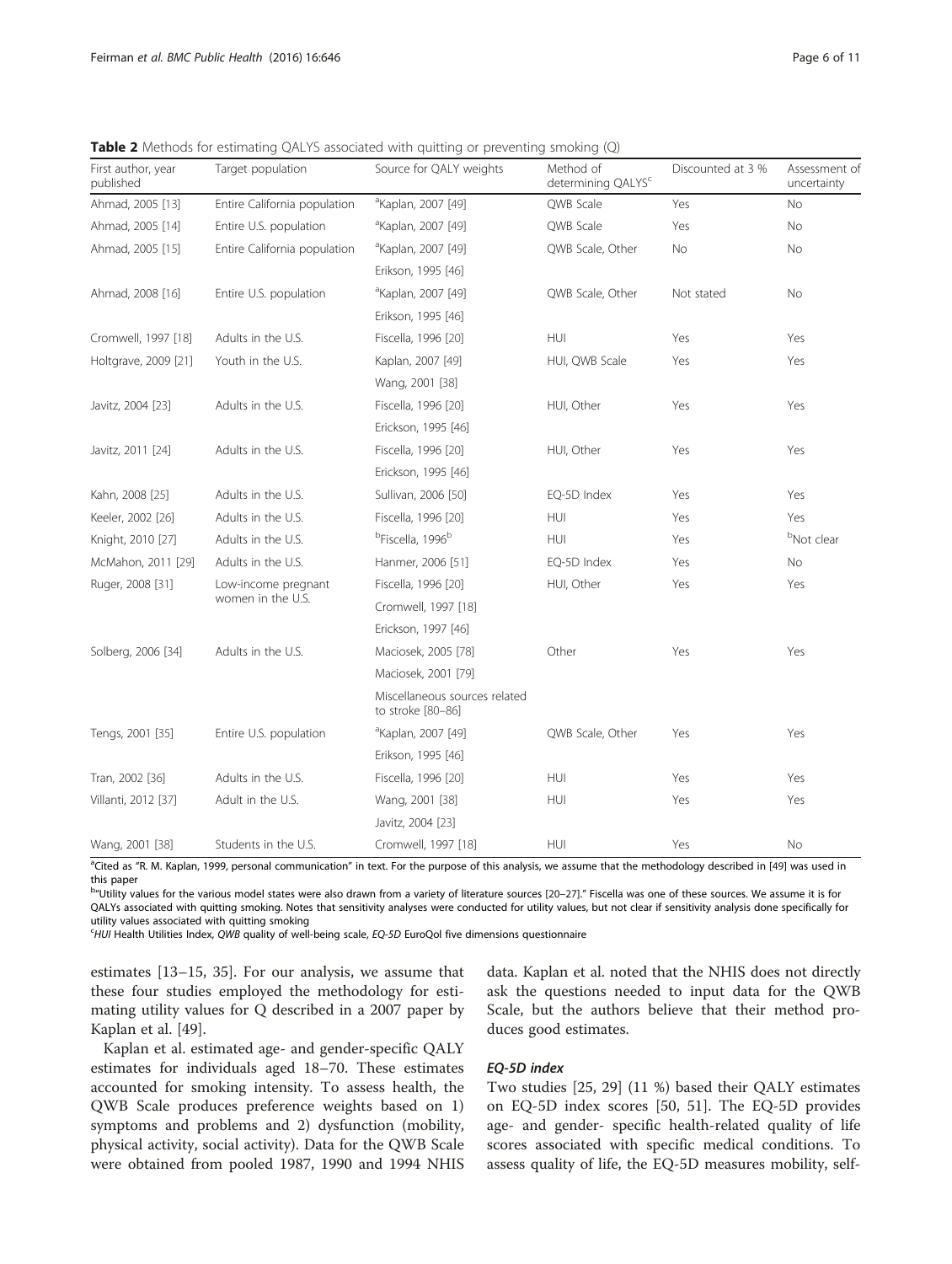care, typical activities, pain/discomfort and anxiety/depression [[50\]](#page-9-0). Kahn et al. [[25\]](#page-9-0) cited a source that used the EQ-5D index scores based on data from the 2000–2002 MEPS [[50\]](#page-9-0). McMahon et al. [\[29](#page-9-0)] cited a source that obtained EQ-5D index scores from the 2001 MEPS [\[51](#page-9-0)].

#### Other calculations

Six papers [\[15, 16, 23, 24](#page-9-0), [31](#page-9-0), [35](#page-9-0)] (33 %) cited a study by Erickson et al. [[46\]](#page-9-0) as the source for obtaining QALY estimates associated with smoking. Two of these papers attributed authorship of this article to the Centers for Disease Control and Prevention instead of to Erickson et al. [\[24](#page-9-0), [31](#page-9-0)]. In three studies, Erickson et al.'s data was used to calculate QALYs for youth [[15, 16, 35](#page-9-0)].

Erickson et al. did not specifically present data related to smoking status. Instead, they calculated average health-related quality of life by age (age groups: 0–5, 5– 10, 10–15, 15–20, 20–25, 25–30, 30–35, 35–40, 40–45, 45–50, 50–55, 55–60, 65–70, 75–80, 85+) based on 1990 NHIS data. To obtain the values for the QALYs associated with smoking from this data, researchers extrapolated based on other sources of information.

Solberg et al. [\[34](#page-9-0)] employed another method whereby they identified QALY weights associated with chronic and acute conditions, and then applied those weights to specific conditions associated with smoking. The authors calculated the weight for stroke separately from other conditions.

#### Synthesis

All of the approaches described are based on surveys of the general population. Two approaches [\[20, 49](#page-9-0)] based their QALY estimates on NHIS data that were collected nearly 25 years ago. These studies note that the NHIS does not directly ask the questions needed to estimate QALYs based on the index/scale being used, but that the authors believe their estimates to be valid [[20](#page-9-0), [49](#page-9-0)]. The QWB Scale was the only approach to explicitly account for smoking intensity [\[49](#page-9-0)]. Erickson et al. was the only source of data used to estimate QALYs for youth [\[46\]](#page-9-0).

#### Visualization of results

The chronological connections between the 18 studies in this review and the studies cited as sources for T and Q can be seen in Fig. [2.](#page-7-0) Forty-one studies were indexed in Web of Science and are presented in this figure. The largest nodes in this figure represent the publications that were cited most frequently by the studies included in the collection; these values do not represent the number of times a publication is cited in the general literature. The two largest nodes ("40" and "21") represent the studies published by Hodgson [\[39\]](#page-9-0) and Fiscella et al.

[[20\]](#page-9-0). The top six most frequently cited studies were published in the 1990's.

#### Conclusions

The current study systematically evaluated how researchers have estimated T and Q in economic evaluations of tobacco control interventions. The most frequently cited papers for these estimates were published in 1992 (Hodgson) and 1996 (Fiscella et al.), respectively. These estimates do not take into account the technological advances in the treatment of smokingrelated diseases in the past 20 years [\[52](#page-9-0)] or up-to-date research about the effects of smoking [\[9](#page-8-0), [53, 54\]](#page-9-0). Notably, the 2014 Surgeon General's report concluded that smoking causes more diseases than previously thought [[7\]](#page-8-0). Changes in assumptions about the effects of smoking and the course of illness for individuals with smoking-related diseases may drastically change estimates of T and Q. As a comparison, researchers have published updated estimates of the lifetime medical costs associated with HIV infection as care and treatment for HIV/AIDS has developed, and each update has produced new findings [[55, 56\]](#page-9-0).

We noted substantial heterogeneity with regard to the way in which T was valued in the literature. This heterogeneity is problematic because it is difficult to compare studies that employ different methods. Developing a standard approach for estimating T would make it easier to include the true costs of smoking cessation and prevention in comparisons and syntheses of economic evaluations of tobacco control interventions, thus improving the evidence base upon which decisions could be made.

Of the approaches to estimating T, perhaps the most controversial is the assignment of a negative value to the parameter. We argue that treating T in this way is problematic. From a methodological standpoint, estimating T negatively may mean that the researcher has not considered the costs and benefits of smoking cessation equally. A negative value assumes that former smokers incur more medical costs than continuing smokers due to a longer lifespan. While this may be true, it is possible that lifetime earnings resulting from a longer lifespan could outweigh the excess medical costs [\[57](#page-9-0)]. From an ethical standpoint, valuing T negatively biases the analysis against an outcome – smoking cessation – that society has deemed to be desirable. Biasing the analysis in this way is inconsistent with a population health approach [[58\]](#page-9-0).

Accurately estimating the costs and benefits associated with preventing or quitting smoking has important applications. In 2014, the FDA published a Regulatory Impact Analysis (RIA) to assess the economic impact of a proposed rule [[4\]](#page-8-0). In their analysis, the FDA considered the cost of the proposed regulation to smokers and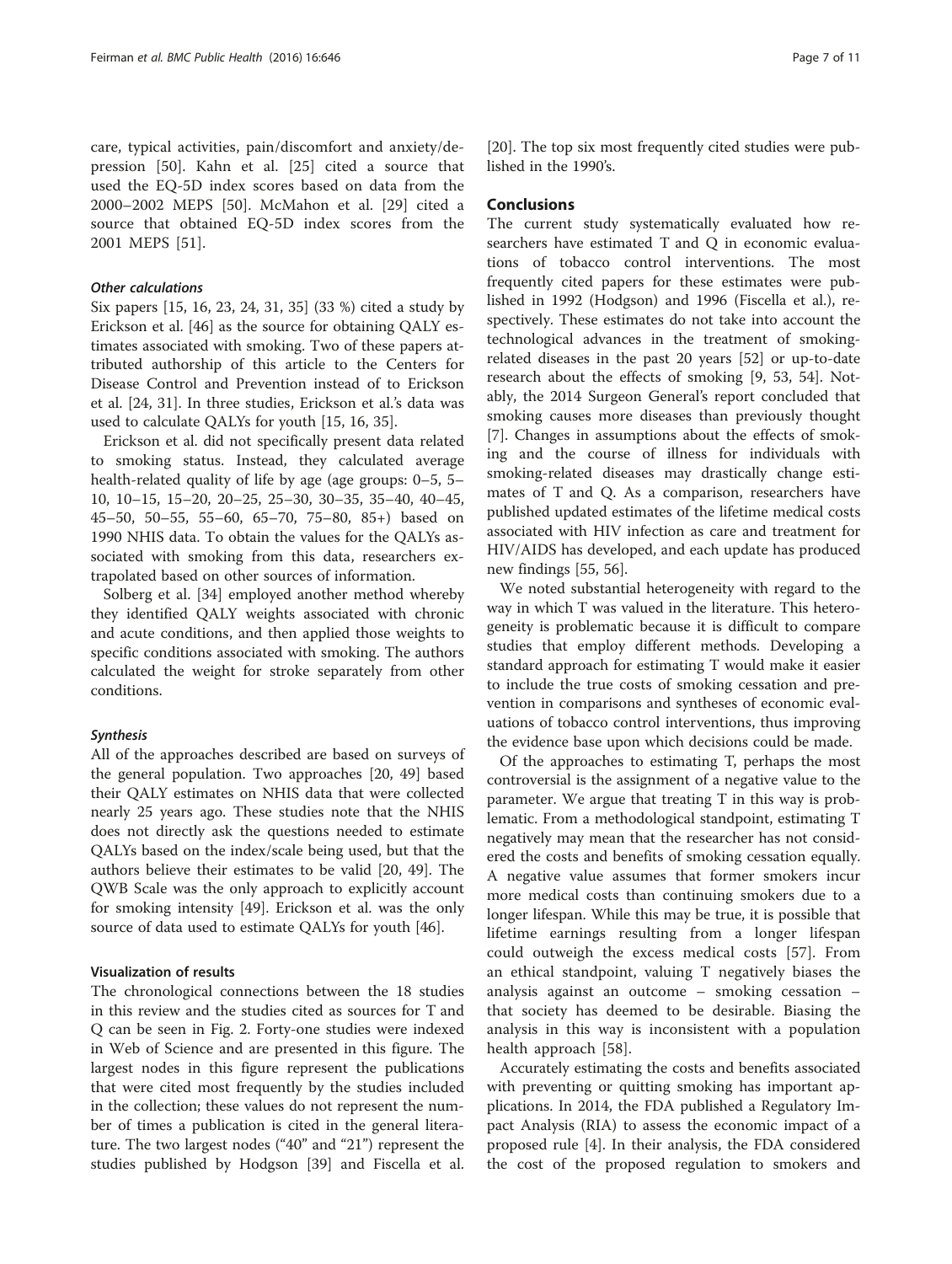estimated that the "lost consumer surplus" amounted to a 70 % reduction in the welfare gain experienced by individuals who would quit smoking as a result of the regulation. Prominent economists [[59\]](#page-9-0) and others [[60\]](#page-10-0) argue that this estimate overvalues the cost and undervalues the benefit of smoking cessation. The development of standard, up-to-date estimates of the costs and benefits associated with smoking cessation and prevention could help avoid the use of estimates in future RIAs that bias the results against the public health goal of saving lives through smoking cessation and prevention. Given the limitations associated with current estimates of T and Q, we recommend that researchers conducting economic evaluations of tobacco control interventions perform

extensive sensitivity analyses, including threshold analyses, around these parameter estimates.

We identified additional gaps in the existing literature and suggest directions for future research. First, the most commonly used instruments to classify health states (the HUI, QWB Scale and EQ-5D) employ different methods [[61](#page-10-0)–[63\]](#page-10-0), and comparisons of these tools have found that they produce different findings about the health status associated with certain conditions [[62, 64\]](#page-10-0). Future analyses might assess differences in how these instruments estimate the quality of life associated with smoking. Second, authors employing the HUI and QWB Scale to estimate Q noted that the surveys they used estimate health state preferences did not directly ask the questions needed to

<span id="page-7-0"></span>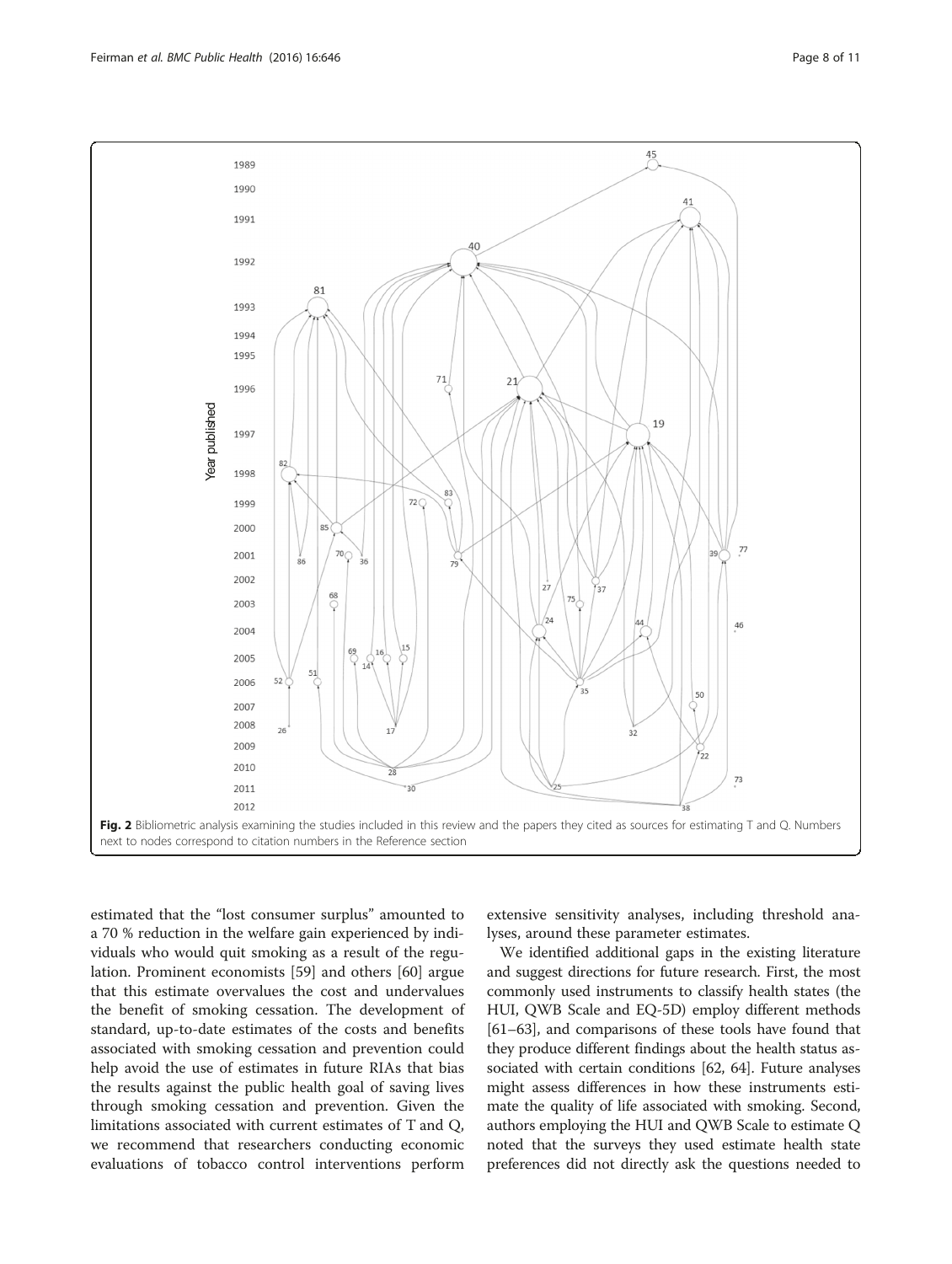<span id="page-8-0"></span>populate their instruments. Researchers might consider developing a survey that would address this limitation, in addition to exploring other methods to estimate Q. It is unclear whether there is a gold standard method for estimating Q; our findings suggest that the field would benefit from research that investigates and refines such methods. Last, the studies in this review that evaluated preventionfocused interventions [[21](#page-9-0), [38\]](#page-9-0) employed estimates developed for smoking cessation. To our knowledge, no true estimates for the costs and benefits associated with smoking prevention have been published, even in newer studies examining the impact of smoking prevention [\[65\]](#page-10-0).

This study considers how T and Q were estimated, and it focuses on U.S. studies. An analysis of how other measures – such as productivity over the lifetime and life-years saved – have been modeled in economic evaluations, and an analysis of international studies, may provide further insight into the current state of economic evaluation research.

## Additional file

[Additional file 1: Table S1.](dx.doi.org/10.1186/s12889-016-3319-z) Search Strategy. (DOC 40 kb)

#### Abbreviations

EQ-5D, EuroQol five dimensions questionnaire; FDA, Food and Drug Administration; HUI, Health Utilities Index; MCOs, managed care organizations; MEPS, Medical Expenditure Panel Survey; NHIS, National Health Interview Survey; Q, number of quality-adjusted life years associated with smoking prevention or cessation; QALY, quality-adjusted life year; QWB, Quality of Well-Being Scale; RIA, Regulatory Impact Analysis; T, lifetime medical costs associated with smoking; U.S., United States

#### Acknowledgements

We thank Jodie Briggs for her help in preparing this manuscript for publication.

#### Funding

Financial support for this study was provided by Truth Initiative. The funding agreement ensured the authors' independence in designing the study, interpreting the data, writing, and publishing the report. No financial disclosures were reported by the authors of this paper.

#### Availability of data and materials

All data supporting this study's findings are found in the manuscript text, tables, and supplemental files.

#### Authors' contributions

All authors substantially contributed to the conceptualization of this study. All authors provided essential input in developing the analytic plan and the framing of the discussion. SF and AG performed data extraction. SF drafted the manuscript with support from all authors. All authors read and approved the final manuscript.

#### Authors' information

Dr. Holtgrave is a Professor in the Department of Health, Behavior and Society at the Johns Hopkins Bloomberg School of Public Health. All other authors were employed by Truth Initiative at the time of the study.

#### Competing interests

The authors declare that they have to competing interests.

#### Consent to publish

Not applicable.

#### Ethics approval and consent to participate

Not applicable.

#### Author details

<sup>1</sup>The Schroeder Institute for Tobacco Research and Policy Studies at Truth Initiative, 900 G Street NW, Fourth Floor, Washington, DC 20001, USA. <sup>2</sup> Evaluation Science and Research, Truth Initiative, 900 G Street NW, Fourth Floor, Washington, DC 20001, USA. <sup>3</sup>Zanvyl Krieger School of Arts and Sciences, Johns Hopkins University, 3400 N. Charles Street, Baltimore, MD 21218, USA. <sup>4</sup>Department of Health, Behavior and Society, Johns Hopkins Bloomberg School of Public Health, 615 N. Wolfe Street, Baltimore, MD 21205, USA. <sup>5</sup>Georgetown University Medical Center, Lombardi Comprehensive Cancer Center, 3970 Reservoir Road NW E501, Washington, DC 20007, USA.

#### Received: 10 November 2015 Accepted: 16 July 2016 Published online: 27 July 2016

#### References

- 1. Russell LB, Gold MR, Siegel JE, Daniels N, Weinstein MC. The role of costeffectiveness analysis in health and medicine. Panel on Cost-Effectiveness in Health and Medicine. JAMA. 1996;276(14):1172–7.
- 2. Siegel JE, Weinstein MC, Russell LB, Gold MR. Recommendations for reporting cost-effectiveness analyses. Panel on Cost-Effectiveness in Health and Medicine. JAMA. 1996;276(16):1339–41.
- 3. Weinstein MC, Siegel JE, Gold MR, Kamlet MS, Russell LB. Recommendations of the Panel on Cost-effectiveness in Health and Medicine. JAMA. 1996; 276(15):1253–8.
- 4. Economics Staff, Office of Planning, Office of Policy and Planning, Office of the Commissioner. Deeming Tobacco Products to Be Subject to the Food, Drug, and Cosmetic Act, as Amended by the Family Smoking Prevention and Tobacco Control Act; Regulations Restricting the Sale and Distribution of Tobacco Products and Required Warning Statements for Tobacco Product Packages and Advertisements: Preliminary Regulatory Impact Analysis; Initial Regulatory Flexibility Analysis; Unfunded Mandates Reform Act Analysis. Department of Health and Human Services, Food and Drug Administration; 2014.
- 5. 5. Food and Drug Administration. Center for Tobacco Products: Research Priorities 2013. Available from URL: [http://www.fda.gov/downloads/](http://www.fda.gov/downloads/TobaccoProducts/NewsEvents/UCM382852.pdf) [TobaccoProducts/NewsEvents/UCM382852.pdf.](http://www.fda.gov/downloads/TobaccoProducts/NewsEvents/UCM382852.pdf) Accessed July 8, 2015.
- 6. Food and Drug Administration. Center for Tobacco Products. A Public Workshop - Modeling and Statistical Methods for the Regulatory Assessment of Tobacco Products. Available from URL: [http://www.fda.gov/](http://www.fda.gov/TobaccoProducts/NewsEvents/ucm372587.htm) [TobaccoProducts/NewsEvents/ucm372587.htm.](http://www.fda.gov/TobaccoProducts/NewsEvents/ucm372587.htm) Accessed July 8, 2015.
- 7. US Department of Health and Human Services. The Health Consequences of Smoking-50 Years of Progress: A Report of the Surgeon General. Atlanta (GA). 2014.
- 8. Ronckers ET, Groot W, Ament AJ. Systematic review of economic evaluations of smoking cessation: standardizing the cost-effectiveness. Med Decis Making. 2005;25(4):437–48. doi[:10.1177/0272989X05278431.](http://dx.doi.org/10.1177/0272989X05278431)
- 9. Thun MJ, Carter BD, Feskanich D, Freedman ND, Prentice R, Lopez AD, et al. 50-year trends in smoking-related mortality in the United States. N Engl J Med. 2013;368(4):351–64. doi[:10.1056/NEJMsa1211127.](http://dx.doi.org/10.1056/NEJMsa1211127)
- 10. Kahende JW, Loomis BR, Adhikari B, Marshall L. A review of economic evaluations of tobacco control programs. Int J Environ Res Public Health. 2009;6(1):51–68. doi[:10.3390/ijerph6010051](http://dx.doi.org/10.3390/ijerph6010051).
- 11. Feirman SP, Donaldson E, Glasser AM, Pearson JL, Niaura R, Rose SW et al. Mathematical modeling in tobacco control research: initial results from a systematic review. Nicotine Tob Res. 2015. doi: 10.1093/ntr/ntv104
- 12. Feirman S, Donaldson E, Pearson J, Zawistowski G, Niaura R, Glasser A, et al. Mathematical modelling in tobacco control research: protocol for a systematic review. BMJ. 2015;5(4):e007269. doi[:10.1136/bmjopen-2014-007269.](http://dx.doi.org/10.1136/bmjopen-2014-007269)
- 13. Ahmad S. The cost-effectiveness of raising the legal smoking age in California. Med Decis Making. 2005;25(3):330–40. doi[:10.1177/0272989X05276859](http://dx.doi.org/10.1177/0272989X05276859).
- 14. Ahmad S. Closing the youth access gap: the projected health benefits and cost savings of a national policy to raise the legal smoking age to 21 in the United States. Health Policy. 2005;75(1):74–84. doi[:10.1016/j.healthpol.2005.](http://dx.doi.org/10.1016/j.healthpol.2005.02.004) [02.004.](http://dx.doi.org/10.1016/j.healthpol.2005.02.004)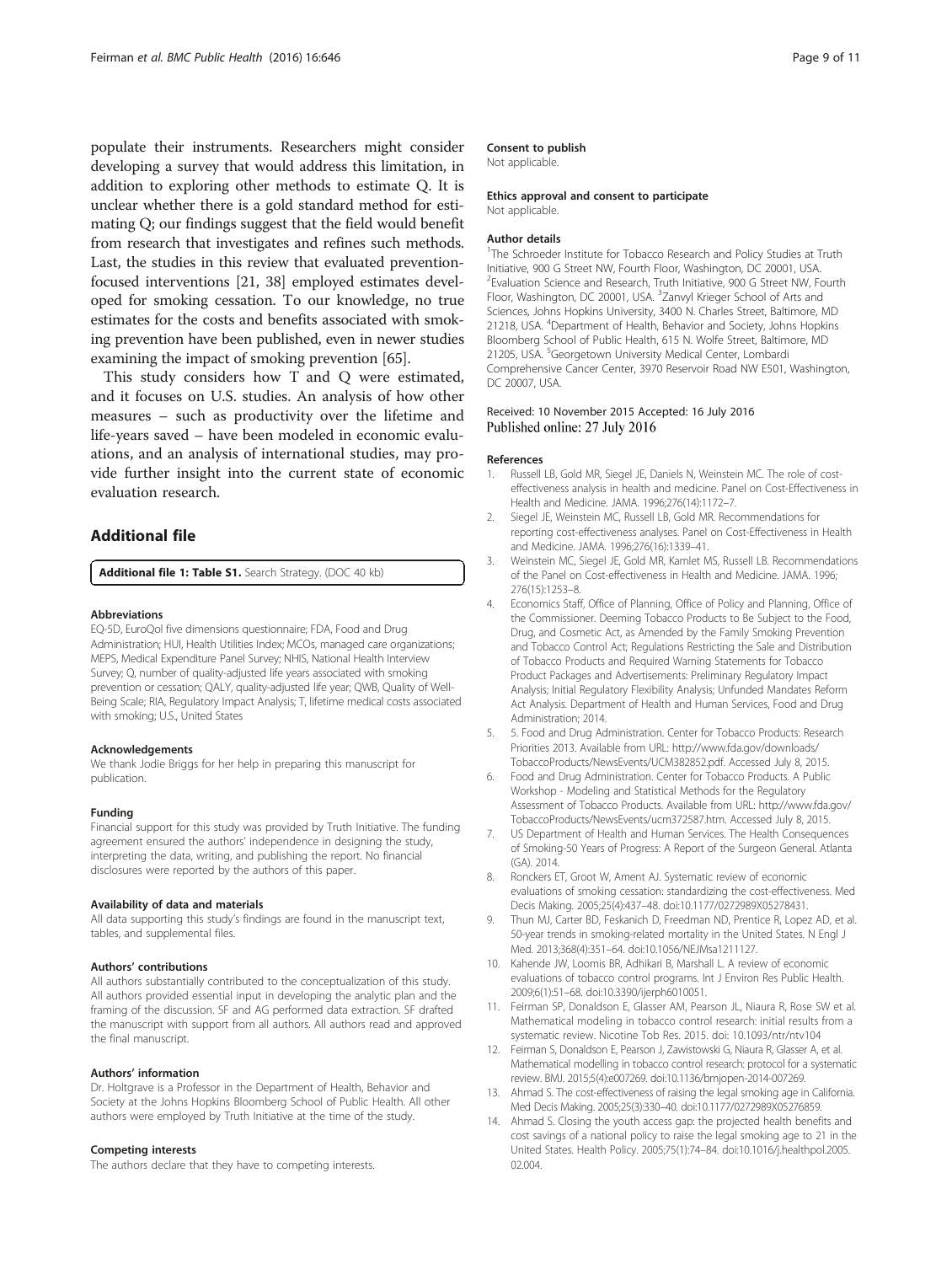- <span id="page-9-0"></span>15. Ahmad S. Increasing excise taxes on cigarettes in California: a dynamic simulation of health and economic impacts. Prev Med. 2005;41(1):276–83. doi[:10.1016/j.ypmed.2004.10.024](http://dx.doi.org/10.1016/j.ypmed.2004.10.024).
- 16. Ahmad S, Franz GA. Raising taxes to reduce smoking prevalence in the US: a simulation of the anticipated health and economic impacts. Public Health. 2008;122(1):3–10. doi[:10.1016/j.puhe.2007.02.020](http://dx.doi.org/10.1016/j.puhe.2007.02.020).
- 17. Chirikos TN, Herzog TA, Meade CD, Webb MS, Brandon TH. Costeffectiveness analysis of a complementary health intervention: the case of smoking relapse prevention. Int J Technol Assess Health Care. 2004;20(4): 475–80.
- 18. Cromwell J, Bartosch WJ, Fiore MC, Hasselblad V, Baker T. Cost-effectiveness of the clinical practice recommendations in the AHCPR guideline for smoking cessation. Agency for Health Care Policy and Research. JAMA. 1997;278(21):1759–66.
- 19. Eddy DM, Peskin B, Shcheprov A, Pawlson G, Shih S, Schaaf D. Effect of smoking cessation advice on cardiovascular disease. Am J Med Qual. 2009; 24(3):241–9. doi:[10.1177/1062860609332509](http://dx.doi.org/10.1177/1062860609332509).
- 20. Fiscella K, Franks P. Cost-effectiveness of the transdermal nicotine patch as an adjunct to physicians' smoking cessation counseling. JAMA. 1996;275(16): 1247–51.
- 21. Holtgrave DR, Wunderink KA, Vallone DM, Healton CG. Cost-utility analysis of the National truth campaign to prevent youth smoking. Am J Prev Med. 2009;36(5):385–8. doi[:10.1016/j.amepre.2009.01.020](http://dx.doi.org/10.1016/j.amepre.2009.01.020).
- 22. Howard P, Knight C, Boler A, Baker C. Cost-utility analysis of varenicline versus existing smoking cessation strategies using the BENESCO Simulation model: application to a population of US adult smokers. PharmacoEconomics. 2008;26(6):497–511.
- 23. Javitz HS, Swan GE, Zbikowski SM, Curry SJ, McAfee TA, Decker DL, et al. Cost-effectiveness of different combinations of bupropion SR dose and behavioral treatment for smoking cessation: a societal perspective. Am J Manag Care. 2004;10(3):217–26.
- 24. Javitz HS, Zbikowski SM, Deprey M, McAfee TA, McClure JB, Richards J, et al. Cost-effectiveness of varenicline and three different behavioral treatment formats for smoking cessation. Transl Behav Med. 2011;1(1):182–90. doi:[10.](http://dx.doi.org/10.1007/s13142-010-0009-8) [1007/s13142-010-0009-8.](http://dx.doi.org/10.1007/s13142-010-0009-8)
- 25. Kahn R, Robertson RM, Smith R, Eddy D. The impact of prevention on reducing the burden of cardiovascular disease. Circulation. 2008;118(5):576– 85. doi[:10.1161/CIRCULATIONAHA.108.190186.](http://dx.doi.org/10.1161/CIRCULATIONAHA.108.190186)
- 26. Keeler TE, Hu TW, Keith A, Manning R, Marciniak MD, Ong M, et al. The benefits of switching smoking cessation drugs to over-the-counter status. Health Econ. 2002;11(5):389–402. doi[:10.1002/hec.677](http://dx.doi.org/10.1002/hec.677).
- 27. Knight C, Howard P, Baker CL, Marton JP. The cost-effectiveness of an extended course (12 + 12 weeks) of varenicline compared with other available smoking cessation strategies in the United States: an extension and update to the BENESCO model. Value Health. 2010;13(2):209–14. doi[:10.1111/j.1524-4733.2009.00672.x](http://dx.doi.org/10.1111/j.1524-4733.2009.00672.x).
- 28. Ladapo JA, Jaffer FA, Weinstein MC, Froelicher ES. Projected costeffectiveness of smoking cessation interventions in patients hospitalized with myocardial infarction. Arch Intern Med. 2011;171(1):39–45. doi[:10.1001/](http://dx.doi.org/10.1001/archinternmed.2010.479) [archinternmed.2010.479.](http://dx.doi.org/10.1001/archinternmed.2010.479)
- 29. McMahon PM, Kong CY, Bouzan C, Weinstein MC, Cipriano LE, Tramontano AC, et al. Cost-effectiveness of computed tomography screening for lung cancer in the United States. J Thorac Oncol. 2011;6(11):1841–8. doi[:10.1097/](http://dx.doi.org/10.1097/JTO.0b013e31822e59b3) [JTO.0b013e31822e59b3.](http://dx.doi.org/10.1097/JTO.0b013e31822e59b3)
- 30. Ong MK, Glantz SA. Free nicotine replacement therapy programs vs implementing smoke-free workplaces: a cost-effectiveness comparison. Am J Public Health. 2005;95(6):969–75. doi:[10.2105/AJPH.2004.040667.](http://dx.doi.org/10.2105/AJPH.2004.040667)
- 31. Ruger JP, Weinstein MC, Hammond SK, Kearney MH, Emmons KM. Costeffectiveness of motivational interviewing for smoking cessation and relapse prevention among low-income pregnant women: a randomized controlled trial. Value Health. 2008;11(2):191–8. doi[:10.1111/j.1524-4733.2007.00240.x.](http://dx.doi.org/10.1111/j.1524-4733.2007.00240.x)
- 32. Slatore CG, Au DH, Hollingworth W. Cost-effectiveness of a smoking cessation program implemented at the time of surgery for lung cancer. J Thorac Oncol. 2009;4(4):499–504. doi[:10.1097/JTO.0b013e318195e23a.](http://dx.doi.org/10.1097/JTO.0b013e318195e23a)
- 33. Smith MY, Cromwell J, DePue J, Spring B, Redd W, Unrod M. Determining the cost-effectiveness of a computer-based smoking cessation intervention in primary care. Manag Care. 2007;16(7):48–55.
- 34. Solberg LI, Maciosek MV, Edwards NM, Khanchandani HS, Goodman MJ. Repeated tobacco-use screening and intervention in clinical practice: health impact and cost effectiveness. Am J Prev Med. 2006;31(1):62–71. doi[:10.1016/j.amepre.2006.03.013.](http://dx.doi.org/10.1016/j.amepre.2006.03.013)
- 35. Tengs TO, Osgood ND, Chen LL. The cost-effectiveness of intensive national school-based anti-tobacco education: results from the tobacco policy model. Prev Med. 2001;33(6):558–70. doi[:10.1006/pmed.2001.0922.](http://dx.doi.org/10.1006/pmed.2001.0922)
- 36. Tran MT, Holdford DA, Kennedy DT, Small RE. Modeling the costeffectiveness of a smoking-cessation program in a community pharmacy practice. Pharmacotherapy. 2002;22(12):1623–31.
- 37. Villanti AC, Curry LE, Richardson A, Vallone DM, Holtgrave DR. Analysis of media campaign promoting smoking cessation suggests it was costeffective in prompting quit attempts. Health Aff. 2012;31(12):2708–16. doi[:10.1377/hlthaff.2012.0277.](http://dx.doi.org/10.1377/hlthaff.2012.0277)
- 38. Wang LY, Crossett LS, Lowry R, Sussman S, Dent CW. Cost-effectiveness of a school-based tobacco-use prevention program. Arch Pediatr Adolesc Med. 2001;155(9):1043–50.
- 39. Hodgson TA. Cigarette smoking and lifetime medical expenditures. Milbank Q. 1992;70(1):81–125.
- 40. Rogers RG, Powell-Griner E. Life expectancies of cigarette smokers and nonsmokers in the United States. Soc Sci Med. 1991;32(10):1151–9.
- 41. Gold MR, Siegel JE, Russell LB, Weinstein MC, editors. Cost-Effectiveness in Health and Medicine. New York: Oxford University Press; 1996.
- 42. US Department of Health & Human Services, Agency for Healthcare Research and Quality. Medical Expenditure Panel Survey. Available from URL: [http://meps.ahrq.gov/mepsweb/.](http://meps.ahrq.gov/mepsweb/) Accessed July 9, 2015.
- 43. Warner KE, Mendez D, Smith DG. The financial implications of coverage of smoking cessation treatment by managed care organizations. Inquiry. 2004; 41(1):57–69.
- 44. Manning WG, Keeler EB, Newhouse JP, Sloss EM, Wasserman J. The taxes of sin. Do smokers and drinkers pay their way? JAMA. 1989;261(11):1604–9.
- 45. Sloan FA, Ostermann, Picone G, Conover C, Taylor Jr DH. The price of smoking. Cambridge MA: MIT Press; 2004.
- 46. Erickson P, Wilson R, Shannon I. Years of healthy life. Healthy People 2000 Stat Notes. 1995;7:1–15.
- 47. Horsman J, Furlong W, Feeny D, Torrance G. The Health Utilities Index (HUI): concepts, measurement properties and applications. Health Qual Life Outcomes. 2003;1:54. doi[:10.1186/1477-7525-1-54](http://dx.doi.org/10.1186/1477-7525-1-54).
- 48. Rizzo JA, Pashko S, Friedkin R, Mullahy J, Sindelar JL. Linking the health utilities index to National Medical Expenditure Survey data. PharmacoEconomics. 1998;13(5 Pt 1):531–41.
- 49. Kaplan RM, Anderson JP, Kaplan CM. Modeling quality-adjusted life expectancy loss resulting from tobacco use in the United States. Soc Indic Res. 2007;81:51–64.
- 50. Sullivan PW, Ghushchyan V. Preference-Based EQ-5D index scores for chronic conditions in the United States. Med Decis Making. 2006;26(4):410– 20. doi[:10.1177/0272989X06290495](http://dx.doi.org/10.1177/0272989X06290495).
- 51. Hanmer J, Lawrence WF, Anderson JP, Kaplan RM, Fryback DG. Report of nationally representative values for the noninstitutionalized US adult population for 7 health-related quality-of-life scores. Med Decis Making. 2006;26(4):391–400. doi[:10.1177/0272989X06290497.](http://dx.doi.org/10.1177/0272989X06290497)
- 52. American Cancer Society. The History of Cancer. Available from URL: [http://](http://www.cancer.org/acs/groups/cid/documents/webcontent/002048-pdf.pdf) [www.cancer.org/acs/groups/cid/documents/webcontent/002048-pdf.pdf](http://www.cancer.org/acs/groups/cid/documents/webcontent/002048-pdf.pdf). Accessed July 23, 2015.
- 53. Carter BD, Freedman ND, Jacobs EJ. Smoking and mortality-beyond established causes. N Engl J Med. 2015;372(22):2170. doi:[10.1056/](http://dx.doi.org/10.1056/NEJMc1503675) [NEJMc1503675](http://dx.doi.org/10.1056/NEJMc1503675).
- 54. Rostron BL, Chang CM, Pechacek TF. Estimation of cigarette smokingattributable morbidity in the United States. JAMA Intern Med. 2014;174(12): 1922–8. doi:[10.1001/jamainternmed.2014.5219](http://dx.doi.org/10.1001/jamainternmed.2014.5219).
- 55. Holtgrave DR, Pinkerton SD. Updates of cost of illness and quality of life estimates for use in economic evaluations of HIV prevention programs. J Acquir Immune Defic Syndr Hum Retrovirol. 1997;16(1):54–62.
- 56. Schackman BR, Fleishman JA, Su AE, Berkowitz BK, Moore RD, Walensky RP, et al. The lifetime medical cost savings from preventing HIV in the United States. Med Care. 2015;53(4):293–301. doi:[10.1097/](http://dx.doi.org/10.1097/MLR.0000000000000308) [MLR.0000000000000308.](http://dx.doi.org/10.1097/MLR.0000000000000308)
- 57. Warner KE, Luce B. Cost-benefit and cost-effectiveness analysis in health care: principles, practice, and potential. Ann Arbor, Mich: Health Administration Press; 1982.
- 58. Campaign for Tobacco-Free Kids. Immorality and Inaccuracy of the Death Benefit Argument. Available from URL: [https://www.tobaccofreekids.org/](https://www.tobaccofreekids.org/research/factsheets/pdf/0036.pdf) [research/factsheets/pdf/0036.pdf.](https://www.tobaccofreekids.org/research/factsheets/pdf/0036.pdf) Accessed July 15, 2015.
- 59. Chaloupka FJ, Warner KE, Acemoglu D, Gruber J, Laux F, Max W, et al. An evaluation of the FDA's analysis of the costs and benefits of the graphic